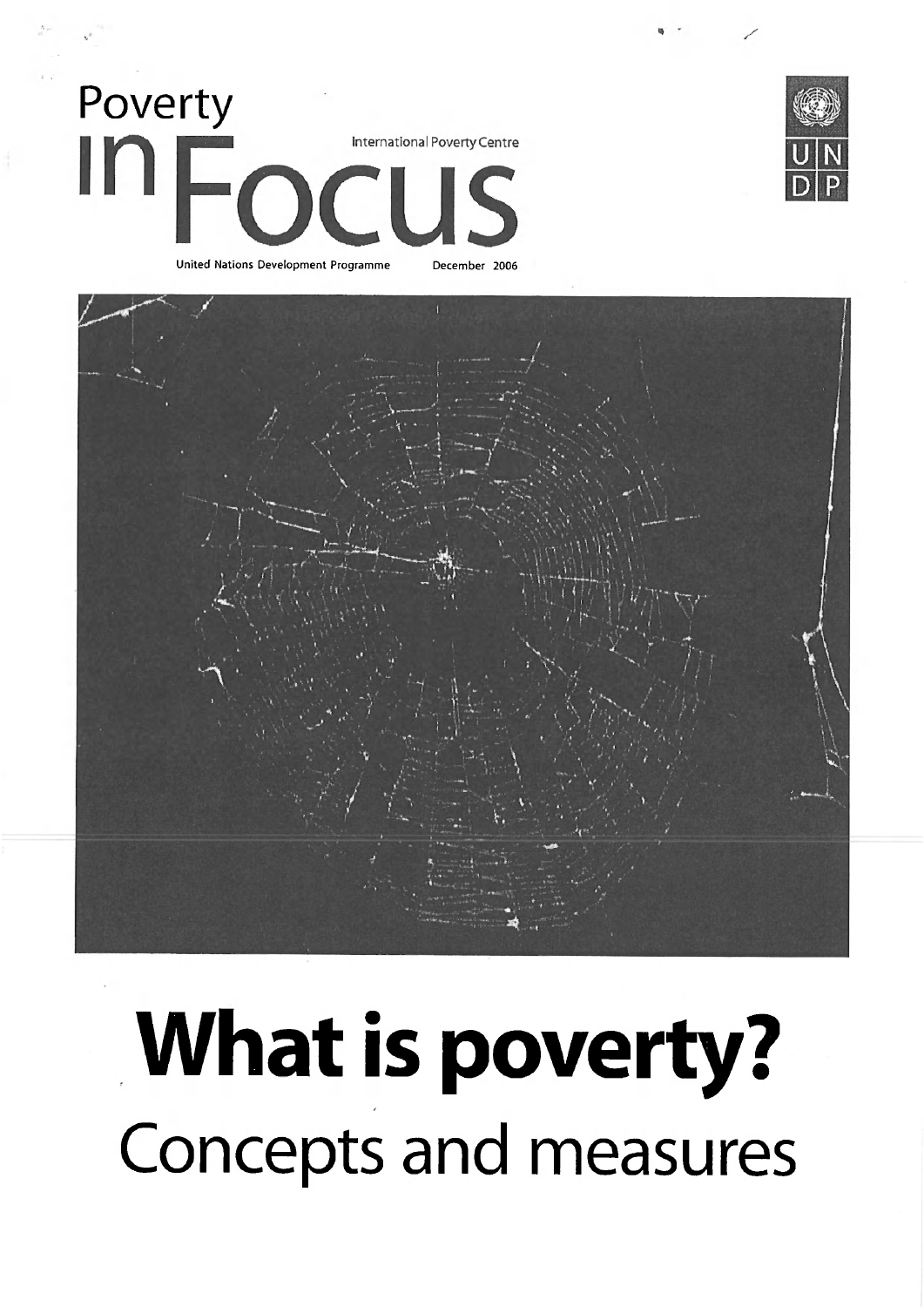## FROM THE **EDITOR**

 $\mathcal{F}$ 

*Poverty in Focus* is a regular publication of the UNDP International Poverty Centre (IPC). Its purpose is to present the results of research on poverty and inequality in the developing world.

The International Poverty Centre (IPC) is a joint project between the United Nations Development Programmeand Brazil to promote South-South Cooperation on applied poverty research. It specialises in analysing povertyand inequality and offering research-based policy recommendations on how to reduce them. IPC is directly linked to the Poverty Group of the Bureau for Development Policy, UNDP and the Brazilian Government's Institute for Applied Economic Research (Ipea).

IPC Director (acting) Terry McKinley

## Editor

DagEhrenpreis .

International Advisory Board

Oscar Altimir, CEPAL, Santiago de Chile Giovanni A. Cornia, Universita di Flrenze Nora Lustig, UNDP/BDP Poverty Group Gita Sen, Indian Institute of Management, Bangalore Anna Tibaijuka, UN Habitat, Nairobi Peter Townsend, London School of Economics Philippe van Parijs, Université de Louvain

Desktop Publishers

Roberto Astorino and Lucas Moll

Front page: Photo by Fablo Veras, IPC, of an African cobweb to illustrate both the fragility and the tenacity of the life situations of people living in or close to conditions of poverty. The web metaphor is also applicable to the Interlinkages between the various dimensions of poverty and wellbeing, as in the figure on page3.

Editor's note: The sources of graphs and tables are the reference publications at: the end of each article concerned. Thanks for permission to use this material to Robert; Chambers, Institute of Development Studies, Sussex, UK; UNDP Human Development Report Office, New York; Journal of Human Development, Routledge; Third World Quarterly, Routledge, And thanks not least to all the authors contributing their time and intellectual products without any monetary remuneration.

United Nations Development Programme Internatinal PovertyCentre SBS - Ed. BNDES, 10° andar 70076-900 Brasilia DF Brazil

[povertycentre@undp-povertycentre.org](mailto:povertycentre@undp-povertycentre.org)  www,undp-poyertycentre.org

*The content of this publication* does not *necessarily reflect the official views of UNDP.*  The international development community has had poverty in focus for more that<br>a decade. At summit meetings and other occasions, world leaders have stated and<br>reconfirmed their agreement that poverty must be reduced and ev he international development community has had poverty in focus for more than a decade. At summit meetings and other occasions, world leaders have stated and

The political commitment is a necessary, but not sufficient, condition for this to happen. Analysts, policy-makers and practitioners need appropriate concepts and dedicated measures to enable progress from rhetoric and general policy statements to action and results on the ground.

In this issue of IPC's journal *Poverty in Focus* we present ten articles intended to throw light on the question of how best to define and measure poverty.

*Robert Chambers* outlines five clusters of meanings and reminds us of the importance of the analysis and views of poor people themselves and their many meanings. When they get to express their views, we get a case for changing language, concepts and measures in development. The key issue is whose reality counts - theirs or ours?

*Peter Townsend* provides an historical perspective of the poverty concept and the setting of poverty lines. Three poverty concepts have evolved, based on ideas of subsistence, basic needs and relative deprivation. Since material needs are socially determined, we need a new international poverty line based on what is required in different countries to surmount material and social deprivation.

*Sakiko Fukuda-Parr* describes the multidimensional poverty measures developed by UNDP's Human Development Reports since 1990, especially the Human Poverty Index (HPI). It shows a large spread of human poverty among countries with similar levels of income poverty and thus, HPI is only weakly correlated with income poverty. Recent HPI trends are also presented and discussed.

Caterina Ruggeri Laderchi, Ruhi Saith and Frances Stewart analyse empirical evidence to see if and why the definition of poverty matters. They also report on field testing in two developing countries of four different approaches. These are shown to have different implications for policy and also for targeting, since they identify different causes and effects of poverty, and different people as being poor.

*Gustav Ranis, Frances Stewart and Emma Samman* review the various listings of human wellbeing and poverty elements, thus identifying a comprehensive set of dimensions in order to empirically explore whether UNDP's Human Development Index is adequate or needs to be supplemented. They show that assessing human development fully requires a broader set of indicators.

*Peter Edward* outlines a moral concept of absolute poverty and defines an Ethical Poverty Line derived from globally standardised and ethically justifiable wellbeing indicators. Applying it to actual income data shows that world poverty by a moral definition is much larger than by current measures, and so is the required global income redistribution.

*Lord Meghnad Desai* finds the definitions of absolute poverty *static, calorific, asocial*  and *atheoretical.* He proposes a new poverty line to be based on the need to maintain individual labour capacities intact, thus connecting to health, nutrition and monetary measures.

*Ravi Kanbur* considers the conundrums of measuring poverty when populations change and analyses three population size scenarios - increased, decreased and unchanged, but with churning around the poverty line. He delivers some remarkable points to consider.

*Nanak Kakwani* proposes; a multidimensional poverty concept that is causally jinked to command over economic resources. He argues for an income poverty line that reflects the cost of achieving basic human needs.

*Sabine Alkire* in response to Kakwani argues that it is not the cause of poverty that matters, but what is actionable by public policy. There are many ways to measure capability deprivation. The debate ends, for now, with a rejoinder by Kakwani.

We wish you an informative and valuable reading of this issue of *Poverty in Focus,* 

*Dag Ehrenpreis*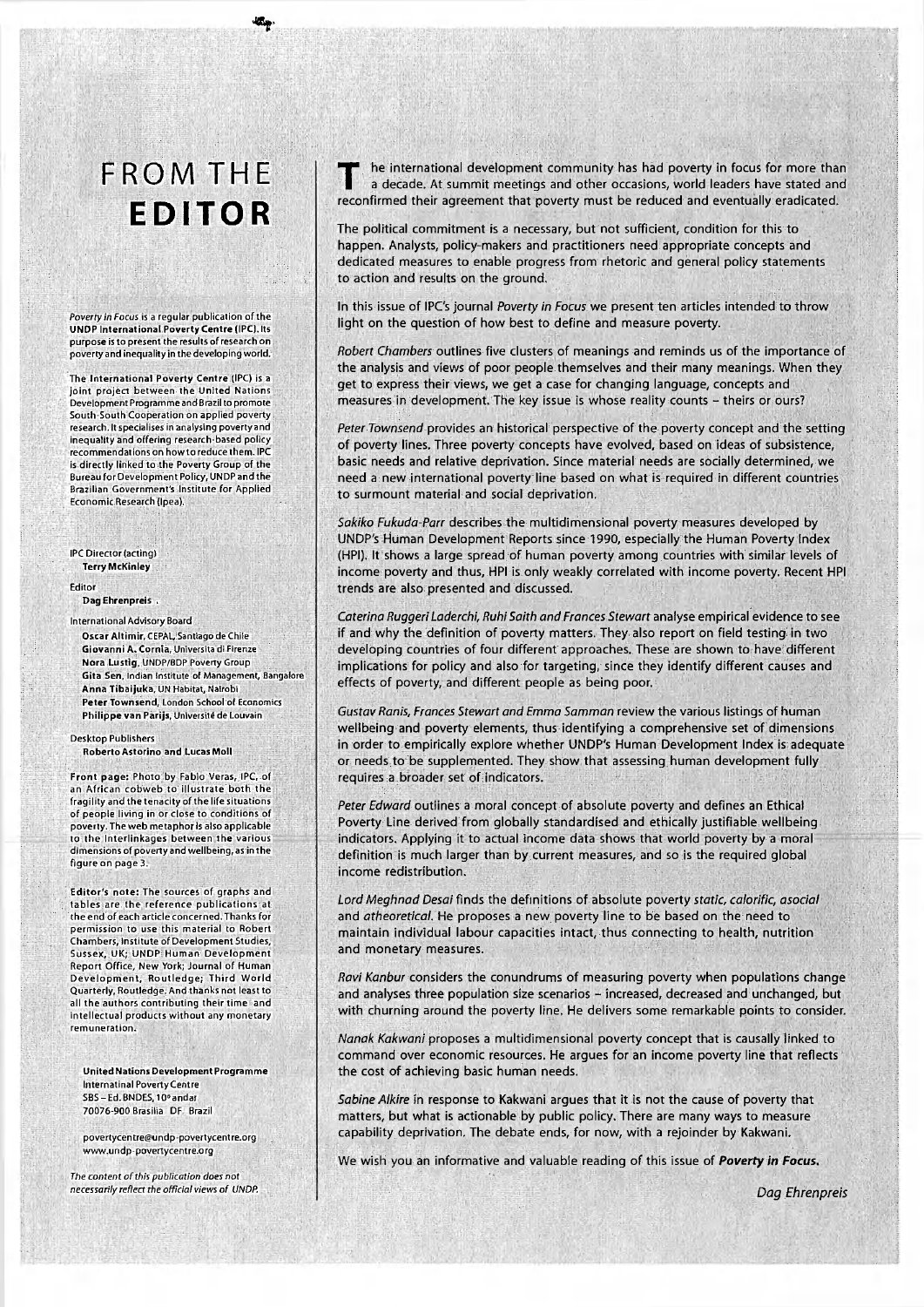## What is Poverty? Who asks? Who answers?

The flood of development rhetoric on poverty, the primacy accorded by lenders and donors to the Millennium Development Goals, of which the reduction of extreme poverty is the first and usually considered the most important, and the frequency with which reducing, alleviating or eliminating poverty is seen as a prime goal and measure of development these factors make it matter more than ever to know what poverty is. What it is taken to mean depends on who asks the question, how it is understood, and who responds. From this perspective, it has at least five clusters of meanings.

The first is *income-poverty* or its common proxy (because less unreliable to measure) consumption-poverty. This needs no elaboration. When many, especially economists, use the word poverty they are referring to these measures. Poverty is what can be and has been measured, and measuremerit and comparisons provide endless scope for debate.

The second cluster of meanings is *material lack or want.* Besides income, this includes lack of or little wealth and lack or low quality of other assets such as shelter, clothing, furniture, personal means of transport, radios or television, and so on. This also tends to include no or poor access to services.

A third cluster of meanings derives from Amartya Sen, and is expressed as *capability deprivation,* referring to what we can or cannot do, can or cannot be. This includes but goes beyond material lack or want to include human capabilities, for example skills and physical abilities, and also self-respect in society.

A fourth cluster takes a yet more broadly multi-dimensional view of deprivation, with material lack or want as only one of several mutually reinforcing dimensions.

These four clusters of the meanings of poverty have all been constructed by "us", by development professionals. They are expressions of "our" education, training, mindsets, experiences and reflections. They reflect our power, as non-poor people, to make definitions according to our perceptions. And the primacy we accord to poverty alleviation, reduction or elimination implies that these meanings that we give are fundamental to what development should be about.

One expression of this has twelve dimensions, each one potentially having an impact on all of the others, and vice versa, thus emphasising the interdependence of the dimensions of poverty as we see them (see figure below).

Another expression of this has five dimensions to illustrate development as *by Robert Chambers, Institute of Development Studies, Sussex, UK* 

> What poverty is taken to mean depends on who asks the question, how it is understood, and who responds.

Our common meanings have all been constructed by us, non-poor people.

They reflect our power to make definitions according to our perceptions.

Whose reality counts? Ours, as we construct it with our mindsets and for our purposes? Or theirs as we enable them to analyse and express it?